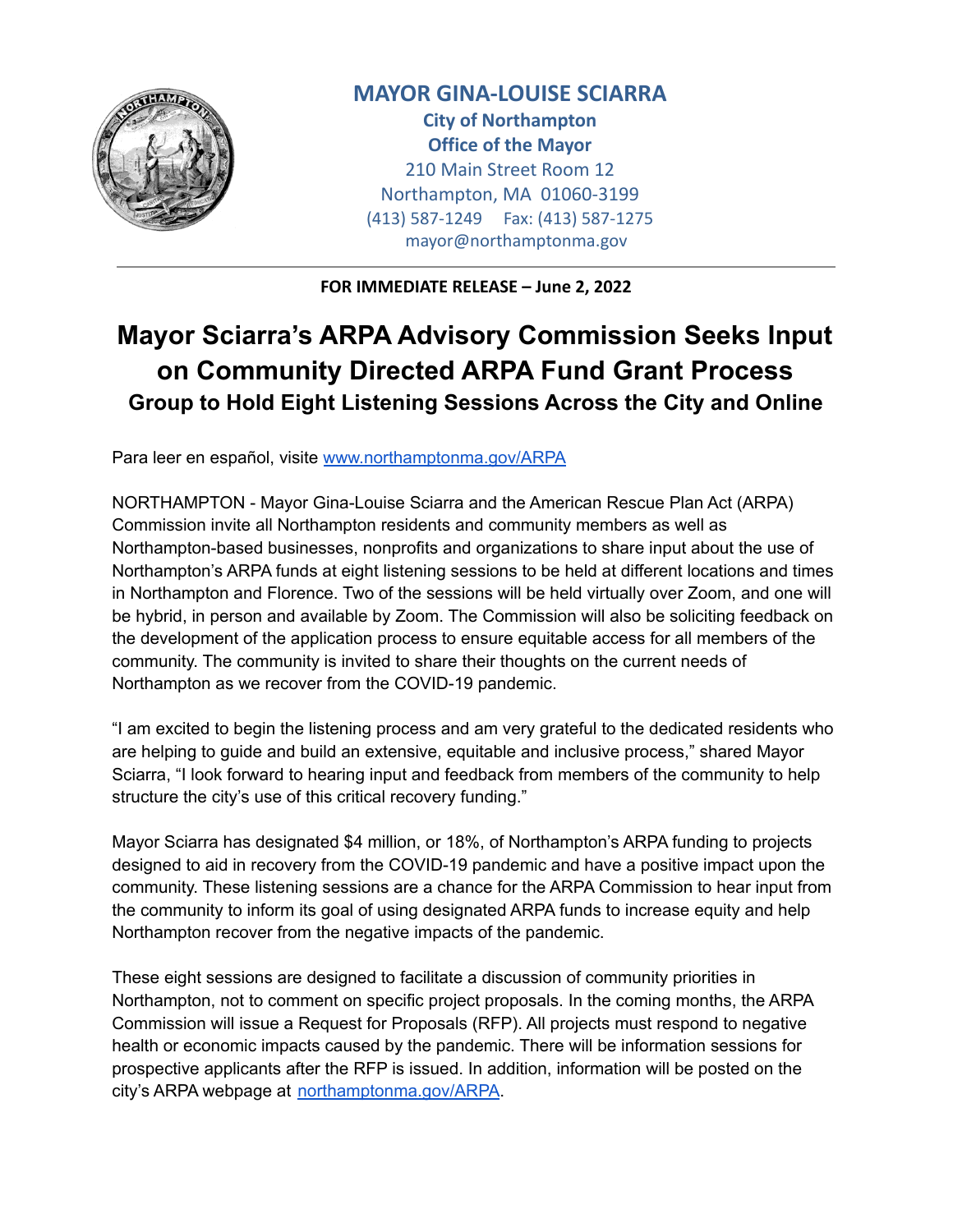Businesses and non-profit organizations are encouraged to attend the meetings on June 7th and June 16th. However, all community members are welcome to attend any session they choose.

A Spanish language interpreter will be available at the meetings on June 8th and 23rd at Jackson Street School and Florence Heights. Childcare is available for attendees at the June 8th meeting at Jackson Street School. Please contact the Mayor's Office in advance to sign up for childcare.

For more information, please visit Northampton's ARPA website at [northamptonma.gov/ARPA,](http://northamptonma.gov/ARPA) contact the Mayor's Office at 413-587-1249 or [mayor@northamptonma.gov](mailto:mayor@northamptonma.gov), or Abbie Stone, COVID-19 Economic Recovery Grants Administrator at [astone@northamptonma.gov.](mailto:astone@northamptonma.gov)

Please contact us in advance to request accommodations. Masks are encouraged and will be provided at in person events.

| <b>Listening Session Schedule</b>                                                                                                                                                                                                                                                                                                                                                                                                   |
|-------------------------------------------------------------------------------------------------------------------------------------------------------------------------------------------------------------------------------------------------------------------------------------------------------------------------------------------------------------------------------------------------------------------------------------|
| Tuesday, June 7 @ 12 p.m. HYBRID MEETING<br><b>City Council Chambers</b><br><b>Municipal Building</b><br>212 Main Street (behind City Hall)<br>https://zoom.us/j/94633260467?pwd=ZU1zWWhGYy9SSlpsUnNQTmxtc2JxQT09<br>This session is aimed at small businesses, non-profits, or other community organizations. However, all community<br>members are welcome to attend. Attendance via Zoom is also available for those who prefer. |
| Wednesday, June 8 @ 6 p.m. IN PERSON MEETING<br>Jackson Street School Cafeteria<br>120 Jackson Street<br>Childcare available. Sign up in advance with the Mayor's office.<br>Spanish language interpreter available                                                                                                                                                                                                                 |
| Thursday, June 9 @ 7 p.m.<br><b>VIRTUAL MEETING</b><br>https://zoom.us/j/96105569753?pwd=L3dUT0dXYjhGRzV6cURiWWloZWltUT09                                                                                                                                                                                                                                                                                                           |
| Monday, June 13 @ 5:30 p.m. IN PERSON MEETING<br><b>Union Station</b><br>125A Pleasant Street                                                                                                                                                                                                                                                                                                                                       |
| Wednesday, June 15 @ 2 p.m. IN PERSON MEETING<br>Northampton Senior Center<br>67 Conz Street                                                                                                                                                                                                                                                                                                                                        |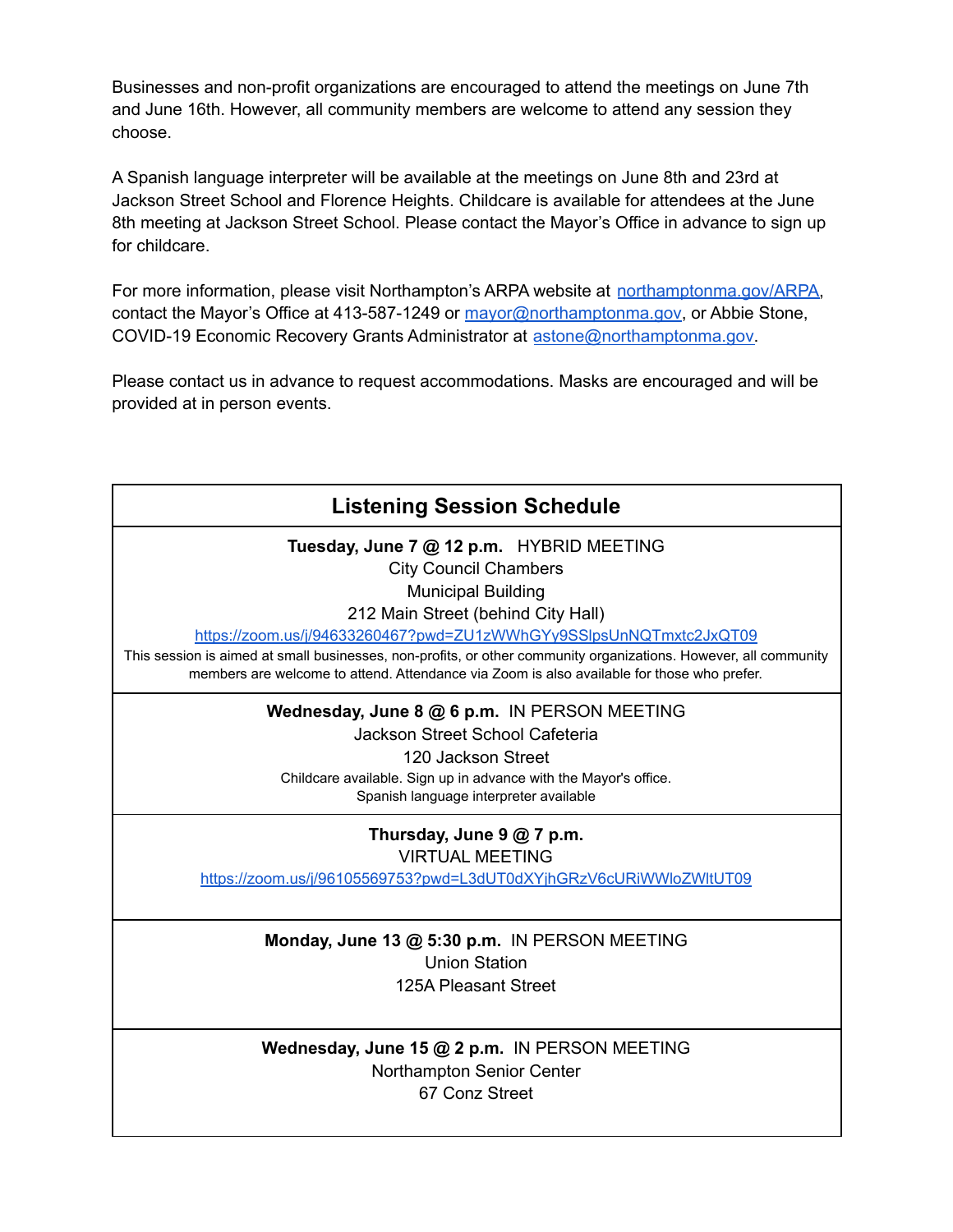#### **Thursday, June 16 @ 3:30 p.m.** IN PERSON MEETING

Florence Civic Center

90 Park Street

This session is aimed at small businesses, non-profits, and other community organizations. However, all community members are welcome to attend.

### **Tuesday, June 21 @ 7 a.m.** VIRTUAL MEETING

<https://zoom.us/j/95578365185?pwd=eVUvaVBUeUtlSzh4Y3JnS2NTRWdZZz09>

#### **Thursday, June 23 @ 6 p.m.** IN PERSON Florence Heights Community Room 178 Florence Road Spanish language interpreter available

\_\_\_\_\_\_\_\_\_\_\_\_\_\_\_\_\_\_\_\_\_\_\_\_\_\_\_\_\_\_\_\_\_\_\_\_\_\_\_\_\_\_\_\_\_\_\_\_\_\_\_\_\_\_\_\_\_\_\_\_\_\_\_\_\_\_\_\_\_\_\_\_\_\_\_

DRAFT Social Media Post



**ARPA Listening Sessions**